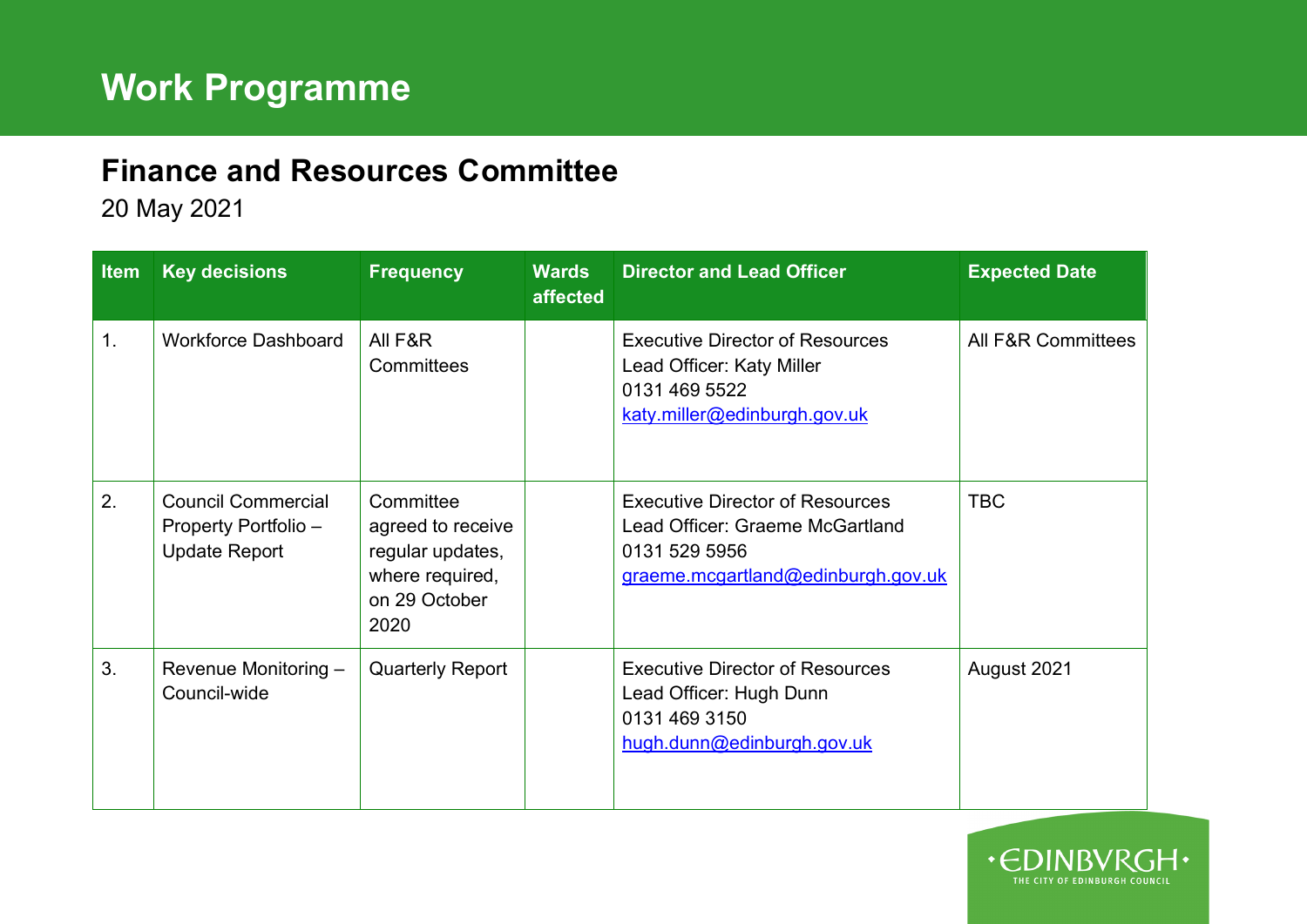| <b>Item</b>    | <b>Key decisions</b>                                                                      | <b>Frequency</b>             | <b>Wards</b><br>affected | <b>Director and Lead Officer</b>                                                                                         | <b>Expected Date</b> |
|----------------|-------------------------------------------------------------------------------------------|------------------------------|--------------------------|--------------------------------------------------------------------------------------------------------------------------|----------------------|
| 4.             | <b>Revenue Budget Risks</b><br>and Reserves Report                                        | <b>Annual Report</b>         |                          | <b>Executive Director of Resources</b><br>Lead Officer: Hugh Dunn<br>0131 469 3150<br>hugh.dunn@edinburgh.gov.uk         | January 2022         |
| 5.             | Capital Monitoring -<br>Council-wide                                                      | <b>Quarterly Report</b>      |                          | <b>Executive Director of Resources</b><br>Lead Officer: Hugh Dunn<br>0131 469 3150<br>hugh.dunn@edinburgh.gov.uk         | August 2021          |
| 6.             | <b>Resources Directorate</b><br>- Revenue Budget<br>Monitoring                            | <b>Quarterly Report</b>      |                          | <b>Executive Director of Resources</b><br>Lead Officer: Iain Shaw<br>0131 469 3117<br>iain.shaw@edinburgh.gov.uk         | August 2021          |
| 7 <sub>1</sub> | Chief Executive -<br><b>Revenue Budget</b><br>Monitoring                                  | <b>Quarterly Report</b>      |                          | <b>Executive Director of Resources</b><br>Lead Officer: Iain Shaw<br>0131 469 3117<br>iain.shaw@edinburgh.gov.uk         | August 2021          |
| 8.             | <b>Miscellaneous Debts</b><br>Write $Off - 6$ monthly<br>operational update (B<br>Agenda) | <b>Six Monthly</b><br>Report |                          | <b>Executive Director of Resources</b><br>Lead Officer: Nicola Harvey<br>0131 469 5016<br>nicola.harvey@edinburgh.gov.uk | August 2021          |
| 9.             | <b>Contract Award and</b><br>Procurement<br>Programme                                     | <b>Six Monthly</b><br>Report |                          | <b>Executive Director of Resources</b><br>Lead Officer: Iain Strachan<br>0131 529 4930                                   | August 2021          |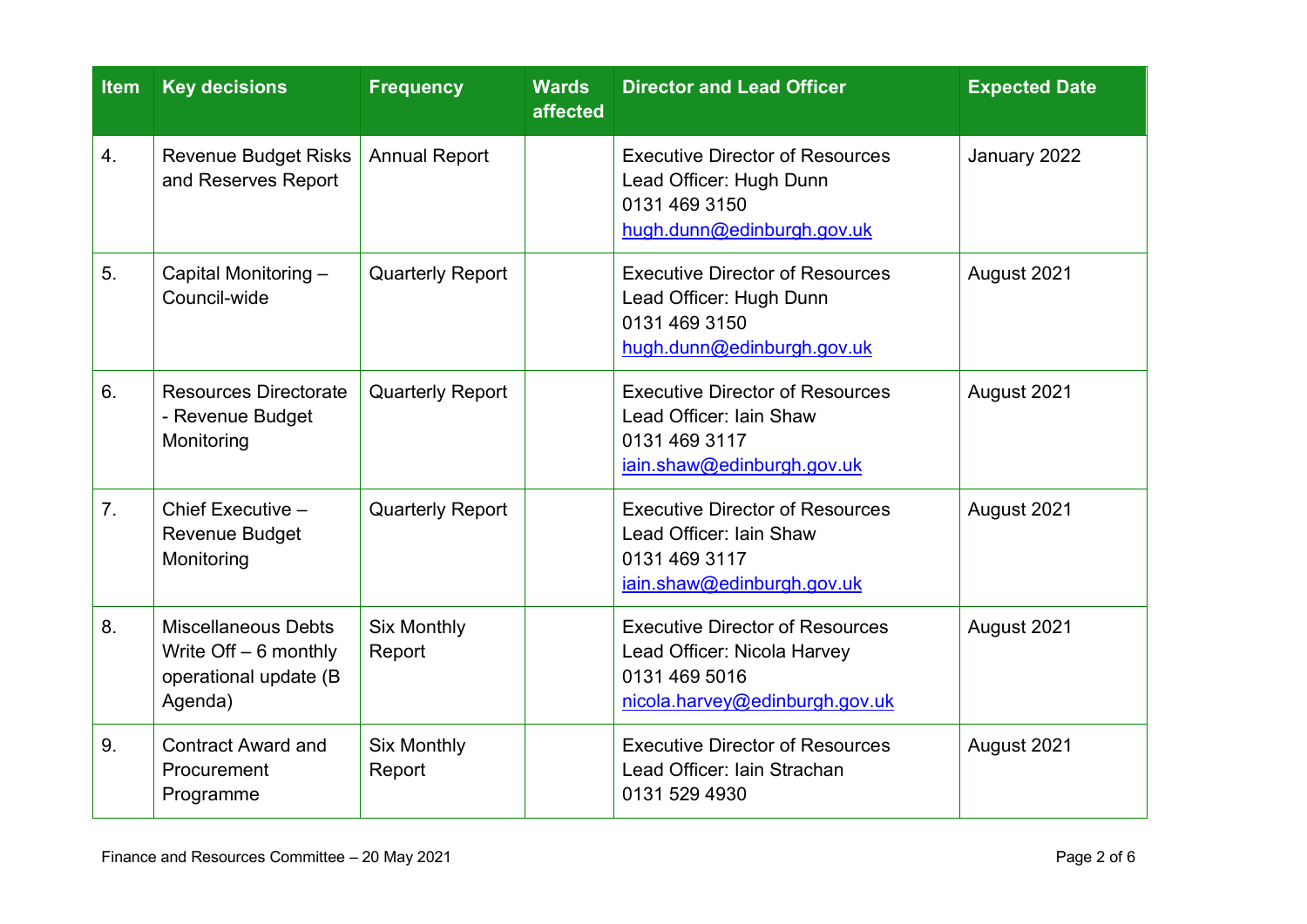| <b>Item</b> | <b>Key decisions</b>                                        | <b>Frequency</b>                                                                                                                  | <b>Wards</b><br>affected | <b>Director and Lead Officer</b>                                                                                                        | <b>Expected Date</b> |
|-------------|-------------------------------------------------------------|-----------------------------------------------------------------------------------------------------------------------------------|--------------------------|-----------------------------------------------------------------------------------------------------------------------------------------|----------------------|
|             |                                                             |                                                                                                                                   |                          | iain.strachan@edinburgh.gov.uk                                                                                                          |                      |
| 10.         | <b>Change Strategy</b><br>2021/24                           | <b>Annual Update</b><br>Report,<br>incorporating<br>impacts of<br>provisional Local<br>Government<br>Finance<br>Settlement        |                          | <b>Chief Executive and Executive Director</b><br>of Resources<br>Lead Officer: Hugh Dunn<br>0131 469 3150<br>hugh.dunn@edinburgh.gov.uk | January 2022         |
| 11.         | <b>Housing Revenue</b><br><b>Account Budget</b><br>Strategy | <b>Annual Report</b>                                                                                                              |                          | <b>Executive Director of Place</b><br>Lead Officer: Elaine Scott<br>0131 529 2277<br>elaine.scott@edinburgh.gov.uk                      | January 2022         |
| 12.         | <b>Capital Budget</b><br><b>Strategy 2020/30</b>            | <b>Annual Update</b><br>Report,<br>incorporating<br>impacts of<br>provisional Local<br>Government<br>Finance<br><b>Settlement</b> |                          | <b>Executive Director of Resources</b><br>Lead Officer: Hugh Dunn<br>0131 469 3150<br>hugh.dunn@edinburgh.gov.uk                        | January 2022         |
| 13.         | <b>Annual Fraud</b><br>Prevention and<br><b>Detection</b>   | <b>Annual Report</b>                                                                                                              |                          | <b>Executive Director of Resources</b><br>Lead Officer: Nicola Harvey<br>0131 469 5016                                                  | November 2021        |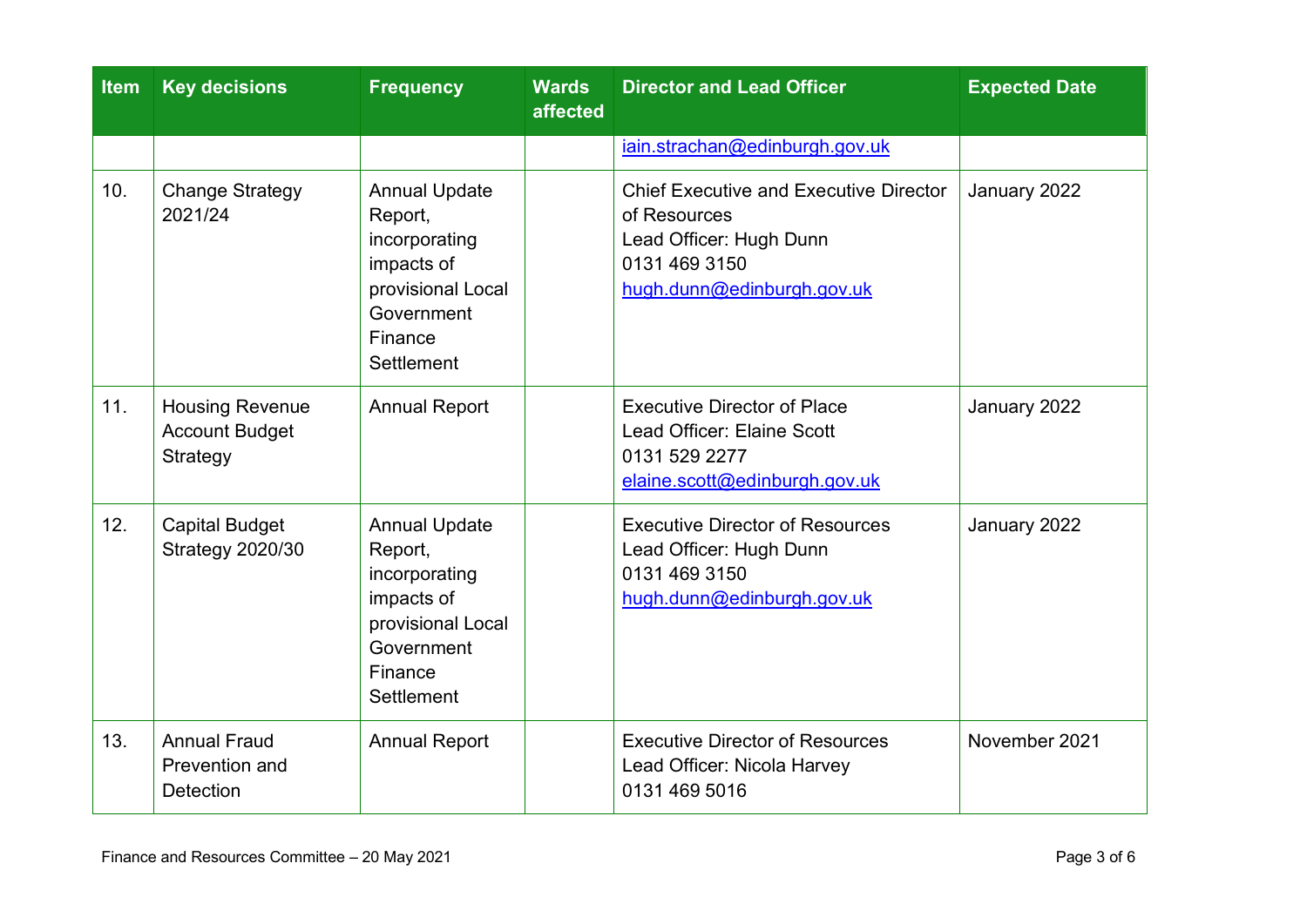| <b>Item</b> | <b>Key decisions</b>                                                                                                                                                                              | <b>Frequency</b>     | <b>Wards</b><br>affected | <b>Director and Lead Officer</b>                                                                                           | <b>Expected Date</b> |
|-------------|---------------------------------------------------------------------------------------------------------------------------------------------------------------------------------------------------|----------------------|--------------------------|----------------------------------------------------------------------------------------------------------------------------|----------------------|
|             |                                                                                                                                                                                                   |                      |                          | nicola.harvey@edinburgh.gov.uk                                                                                             |                      |
| 14.         | City of Edinburgh<br>Council - 2019/20<br><b>Annual Audit Report to</b><br>the Council and the<br>Controller of Audit -<br>referral by the<br>Governance, Risk and<br><b>Best Value Committee</b> | <b>Annual Report</b> |                          | <b>Executive Director of Resources</b><br>Lead Officer: Hugh Dunn<br>0131 469 3150<br>hugh.dunn@edinburgh.gov.uk           | November 2021        |
| 15.         | The City of Edinburgh<br><b>Council Charitable</b><br>Trusts – report to<br>those charged with<br>governance on the<br>2019/20 audit                                                              | <b>Annual Report</b> |                          | <b>Executive Director of Resources</b><br>Lead Officer: John Aghodeaka<br>0131 469 5348<br>john.aghodeaka@edinburgh.gov.uk | November 2021        |
| 16.         | 2019/20 Common<br>Good Annual<br>Performance Report                                                                                                                                               | <b>Annual Report</b> |                          | <b>Executive Director of Resources</b><br>Lead Officer: John Aghodeaka<br>0131 469 5348<br>john.aghodeaka@edinburgh.gov.uk | November 2021        |
| 17.         | <b>Annual Treasury</b><br><b>Management Strategy</b><br>2019/20                                                                                                                                   | <b>Annual Report</b> |                          | <b>Executive Director of Resources</b><br>Lead Officer: Innes Edwards<br>0131 469 6291<br>innes.edwards@edinburgh.gov.uk   | August 2021          |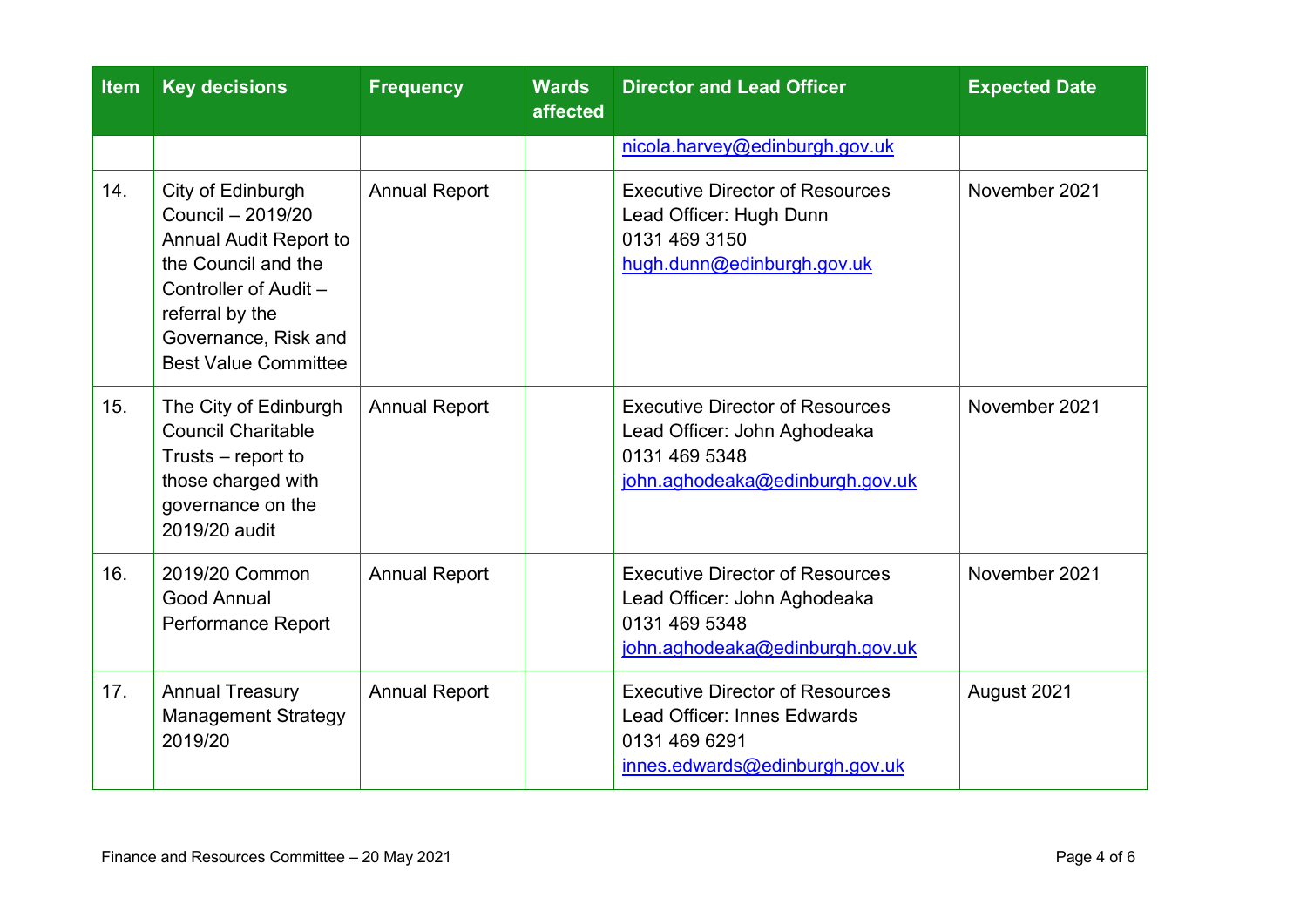| <b>Item</b> | <b>Key decisions</b>                                     | <b>Frequency</b>                                                                                                                                                         | <b>Wards</b><br>affected | <b>Director and Lead Officer</b>                                                                                         | <b>Expected Date</b> |
|-------------|----------------------------------------------------------|--------------------------------------------------------------------------------------------------------------------------------------------------------------------------|--------------------------|--------------------------------------------------------------------------------------------------------------------------|----------------------|
| 18.         | <b>Treasury Management</b><br>Mid-Term Report<br>2020/22 | <b>Annual Report</b>                                                                                                                                                     |                          | <b>Executive Director of Resources</b><br>Lead Officer: Innes Edwards<br>0131 469 6291<br>innes.edwards@edinburgh.gov.uk | December 2021        |
| 19.         | <b>Asset Management</b><br><b>Works Programme</b>        | <b>Annual Report</b><br>The report is<br>normally<br>presented at the<br>financial year end<br>to update<br>Committee on<br>the outcome of<br>the 12-month<br>programme. |                          | <b>Executive Director of Resources</b><br>Lead Officer: Peter Watton<br>0131 529 5962<br>peter.watton@edinburgh.gov.uk   | May 2022             |
| 20.         | <b>Health and Safety</b><br>Performance                  | <b>Annual Report</b>                                                                                                                                                     |                          | <b>Executive Director of Resources</b><br>Lead Officer: Nick Smith<br>0131 529 4377<br>nick.smith@edinburgh.gov.uk       | <b>March 2022</b>    |
| 21.         | <b>Workforce Control</b><br><b>Annual Report</b>         | <b>Annual Report</b>                                                                                                                                                     |                          | <b>Executive Director of Resources</b><br>Lead Officer: Katy Miller<br>0131 469 5522<br>katy.miller@edinburgh.gov.uk     | August 2021          |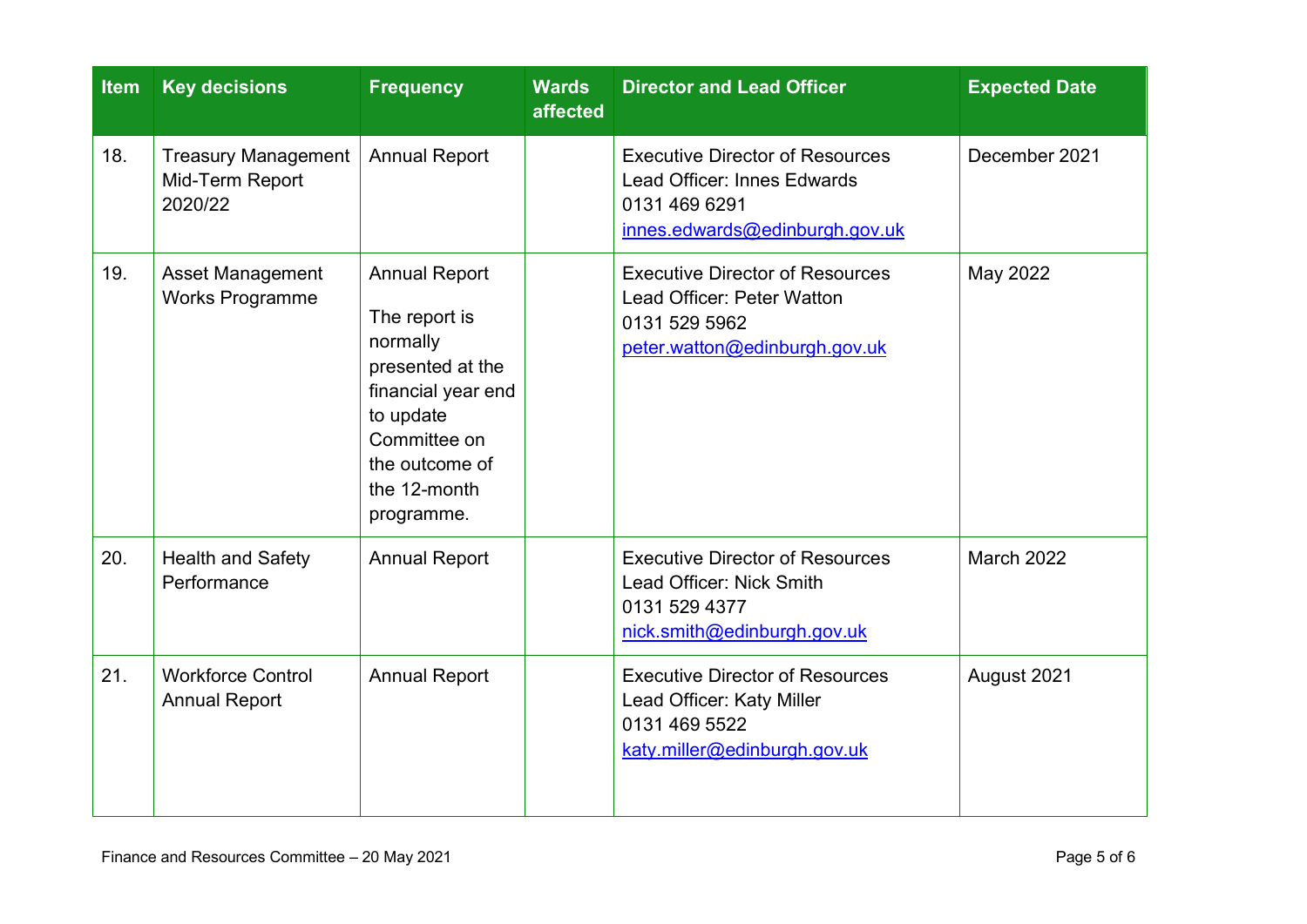| <b>Item</b> | <b>Key decisions</b>                                  | <b>Frequency</b>                                   | <b>Wards</b><br>affected | <b>Director and Lead Officer</b>                                                                                                                                                                                                                 | <b>Expected Date</b> |
|-------------|-------------------------------------------------------|----------------------------------------------------|--------------------------|--------------------------------------------------------------------------------------------------------------------------------------------------------------------------------------------------------------------------------------------------|----------------------|
| 22.         | Commercial and<br><b>Procurement Annual</b><br>Report | <b>Annual Report</b>                               |                          | <b>Executive Director of Resources</b><br>Lead Officer: Iain Strachan<br>0131 529 4930<br>iain.strachan@edinburgh.gov.uk                                                                                                                         | August 2021          |
| 23.         | Appointments to<br><b>Working Groups</b>              | <b>Annual Report</b>                               |                          | <b>Chief Executive</b><br>Lead Officer: Rachel Gentleman<br>0131 529 4107<br>rachel.gentleman@edinburgh.gov.uk                                                                                                                                   | August 2021          |
| 24.         | Depot Strategy -<br>Phase 2                           | Requests further<br>reports as<br>progress is made |                          | <b>Executive Director of Place</b><br>Lead Officer: Gareth Barwell<br>0131 529 5962<br>gareth.barwell@edinburgh.gov.uk<br><b>Executive Director of Resources</b><br>Lead Officer: Peter Watton<br>0131 529 5962<br>peter.watton@edinburgh.gov.uk | <b>TBC</b>           |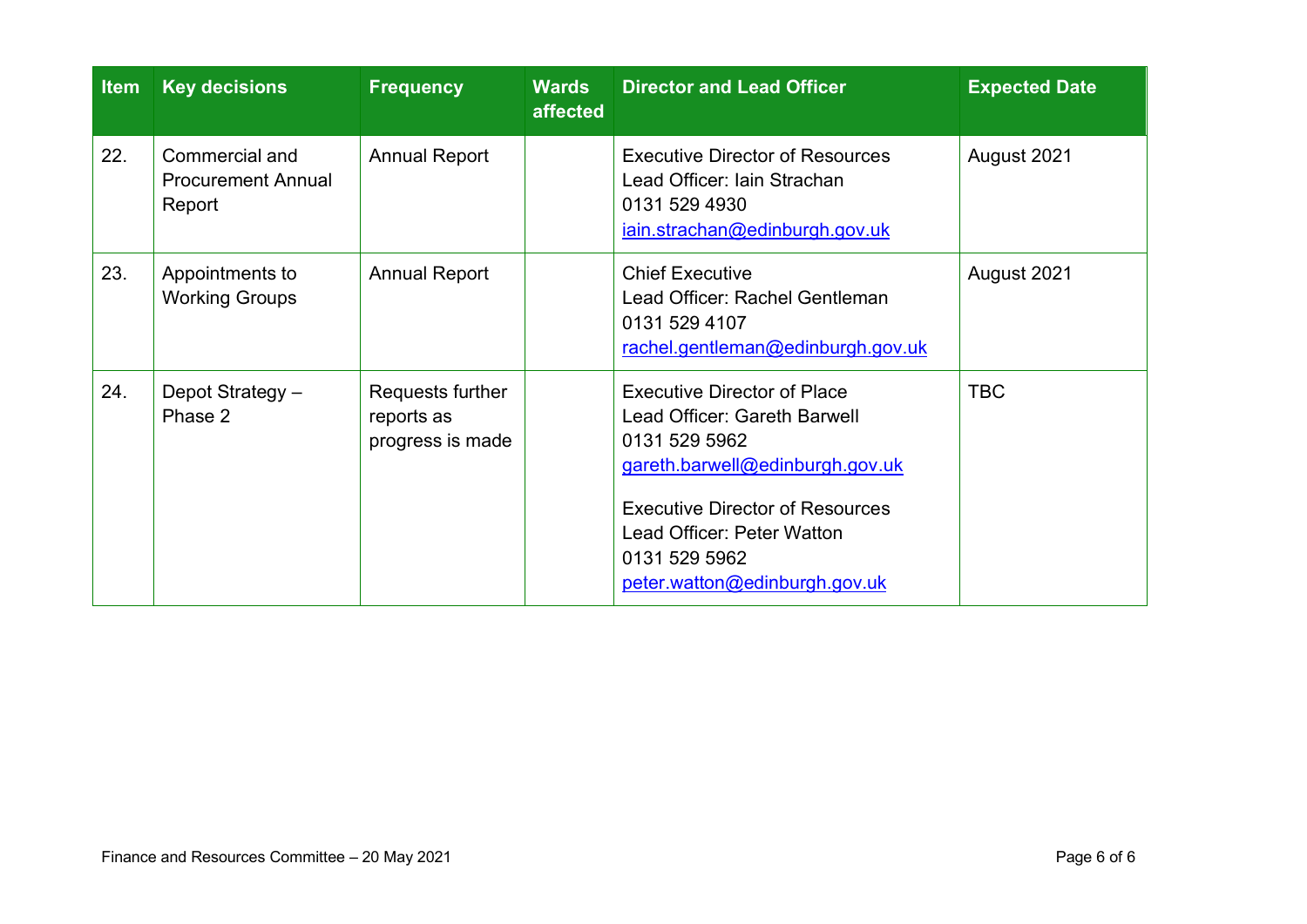## **Finance and Resources Committee Upcoming Reports 6 Appendix 1**

| <b>Report Title</b>                                                     | <b>Directorate</b> | <b>Lead Officer</b>          |
|-------------------------------------------------------------------------|--------------------|------------------------------|
| August 2021                                                             |                    |                              |
| <b>Capital Monitoring Council-Wide</b>                                  | <b>Resources</b>   | Hugh Dunn                    |
| Revenue Monitoring - Council-wide                                       | <b>Resources</b>   | Hugh Dunn                    |
| Resources Directorate - Revenue Budget Monitoring                       | <b>Resources</b>   | Hugh Dunn                    |
| Chief Executive - Revenue Budget Monitoring                             | <b>Resources</b>   | Hugh Dunn                    |
| Contract Award and Procurement Programme Jan-Jun 2021                   | <b>Resources</b>   | lain Strachan                |
| <b>Annual Treasury Management Strategy</b>                              | Resources          | Hugh Dunn / Innes<br>Edwards |
| <b>Commercial and Procurement Annual Report</b>                         | <b>Resources</b>   | lain Strachan                |
| <b>Construction Charter Annual Update</b>                               | <b>Resources</b>   | lain Strachan                |
| Miscellaneous Debts Write Off - 6 monthly operational update (B Agenda) | <b>Resources</b>   | Nicola Harvey                |
| Leith Links Pavilion and Bowling Green - (B Agenda)                     | <b>Resources</b>   | <b>Peter Watton</b>          |